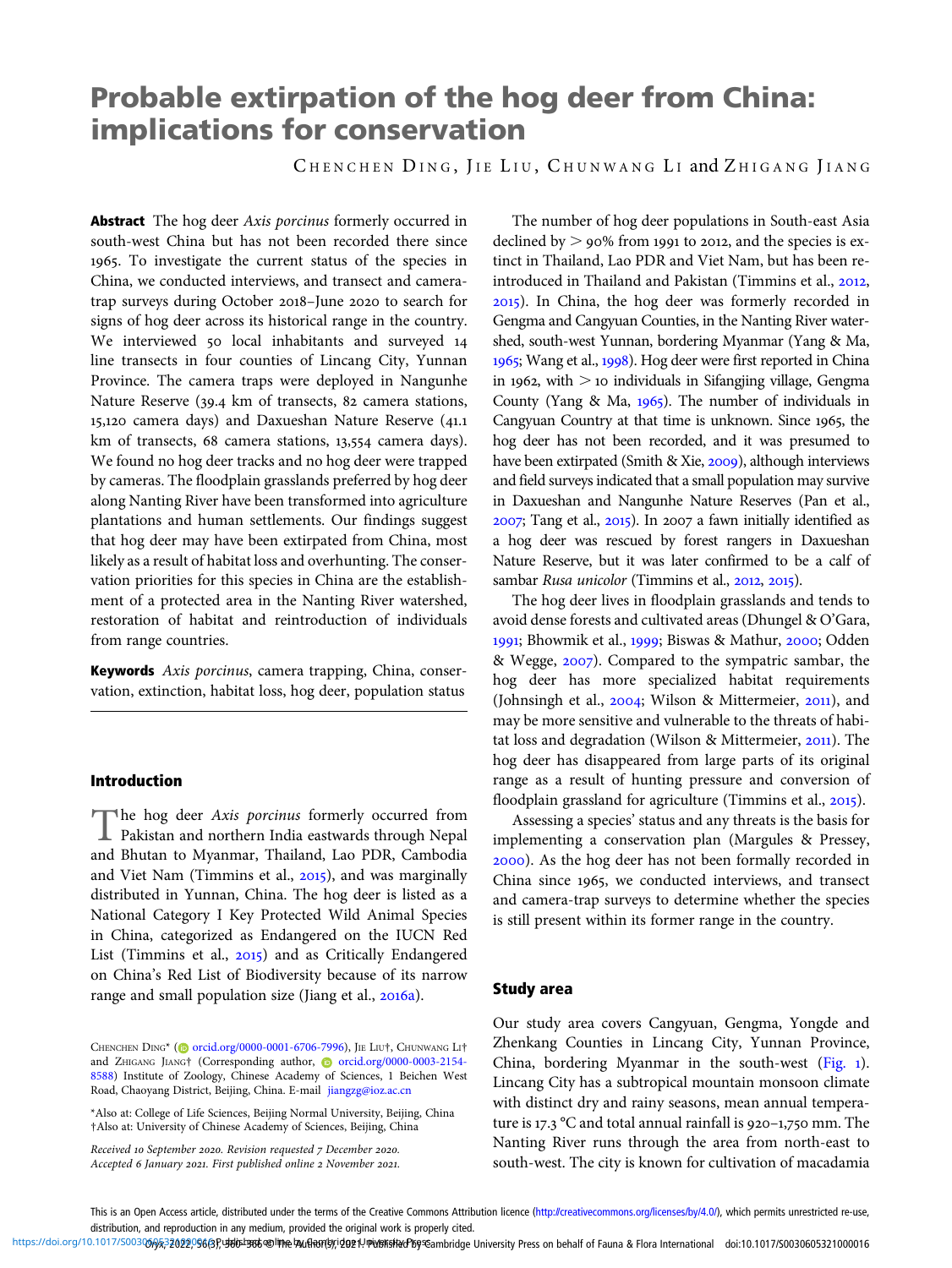<span id="page-1-0"></span>

(Macadamia spp.), with c. 175,000 ha of plantation accounting for  $> 50\%$  of global production (Chen, 2017); rubber trees and tea are also cultivated extensively.

The Nangunhe Nature Reserve lies in Cangyuan and Gengma Counties and is one of China's priority conservation areas, established in 1980, upgraded to a National Nature Reserve in 1995 and extended from  $71$  to  $508 \text{ km}^2$ in 2003. We focused on the core zone of the Reserve as hog deer have never been recorded in the buffer and experimental zones where the montane terrain is not typical habitat for hog deer. The altitudinal range of the core zone is –, m and vegetation comprises broadleaf evergreen forest, tropical rainforest, shrubland and grassland.

Daxueshan Nature Reserve lies in eastern Yongde County, in the southern extension of the Nujiang Mountains, which is the watershed between the Lancang and Nujiang Rivers. The  $175 \text{ km}^2$  Reserve lies at altitudes of 960-3,504 m and vegetation ranges from tropical seasonal rainforest to temperate alpine forest.

#### Methods

We firstly reviewed available literature to confirm the historical range of the hog deer, and examined a high-resolution topographic map of potential hog deer habitat, including Nangunhe and Daxueshan Nature Reserves, which are the most likely sites of any surviving hog deer in China (Pan et al.,  $2007$ ; Tang et al.,  $2015$ ).

We interviewed 50 local residents during the survey [\(Table](#page-2-0) ), including villagers, forest rangers, hunters and other researchers in the region. These interviews were conducted in 16 villages in four counties across the historical distribution range of hog deer (Fig. 1), during October-

FIG. 1 The study area of Yongde, Gengma, Cangyuan and Zhenkang counties in Lincang City, Yunnan Province, China, showing the sites where we interviewed people and carried out the transect and camera-trap surveys.

November 2018 and June-July 2019. We surveyed the Nanting River watershed from north-east to south-west, including Daxueshan Nature Reserve and the surrounding area, Sifangjiang village and Mengding Farm in Gengma County, Nangunhe Nature Reserve in Cangyuan County and Nanpenghe Nature Reserve in Zhenkang County. We asked interviewees to describe the physical characteristics of any deer they saw, such as body size and antlers, and then we showed photographs and illustrations of the hog deer and sambar (Smith & Xie, 2009) to ask them to distinguish and identify the species. Next, we inquired about (1) the current and historical presence of hog deer,  $(2)$  the number of hog deer and sites where they had been seen, (3) the number of years since the species had last been sighted, and (4) the number of hog deer hunted recently or historically in the area. The data were considered to be valid only if they were provided by people who were knowledgeable about the species and could clearly describe the characteristics that facilitate discrimination of the two species (Quiroga et al., 2013).

We drove slowly along the Nanting River, occasionally stopping to survey the environment on both sides of the river to evaluate the potential suitability of the habitat for hog deer. Similarly, we investigated the environmental conditions in Sifangjing village and Mengding Farm. After preliminary surveys along the Nanting River, we established six line transects  $(2.9-10.8 \text{ km} \text{ long})$  and  $82$  camera stations in Daxueshan Nature Reserve along an elevational range of  $900-2,630$  m, six line transects  $(4.9-12.3 \text{ km})$  and 68 camera stations in Nangunhe Nature Reserve along an altitudinal gradient of  $460-1,100$  m [\(Table](#page-2-0) 1) from October 2018 to June 2020, and one line transect of 10.8 km in Mending Farm. We walked each transect twice to search for signs of the hog deer. The cameras (Ereagle E1B, Prestar Technology,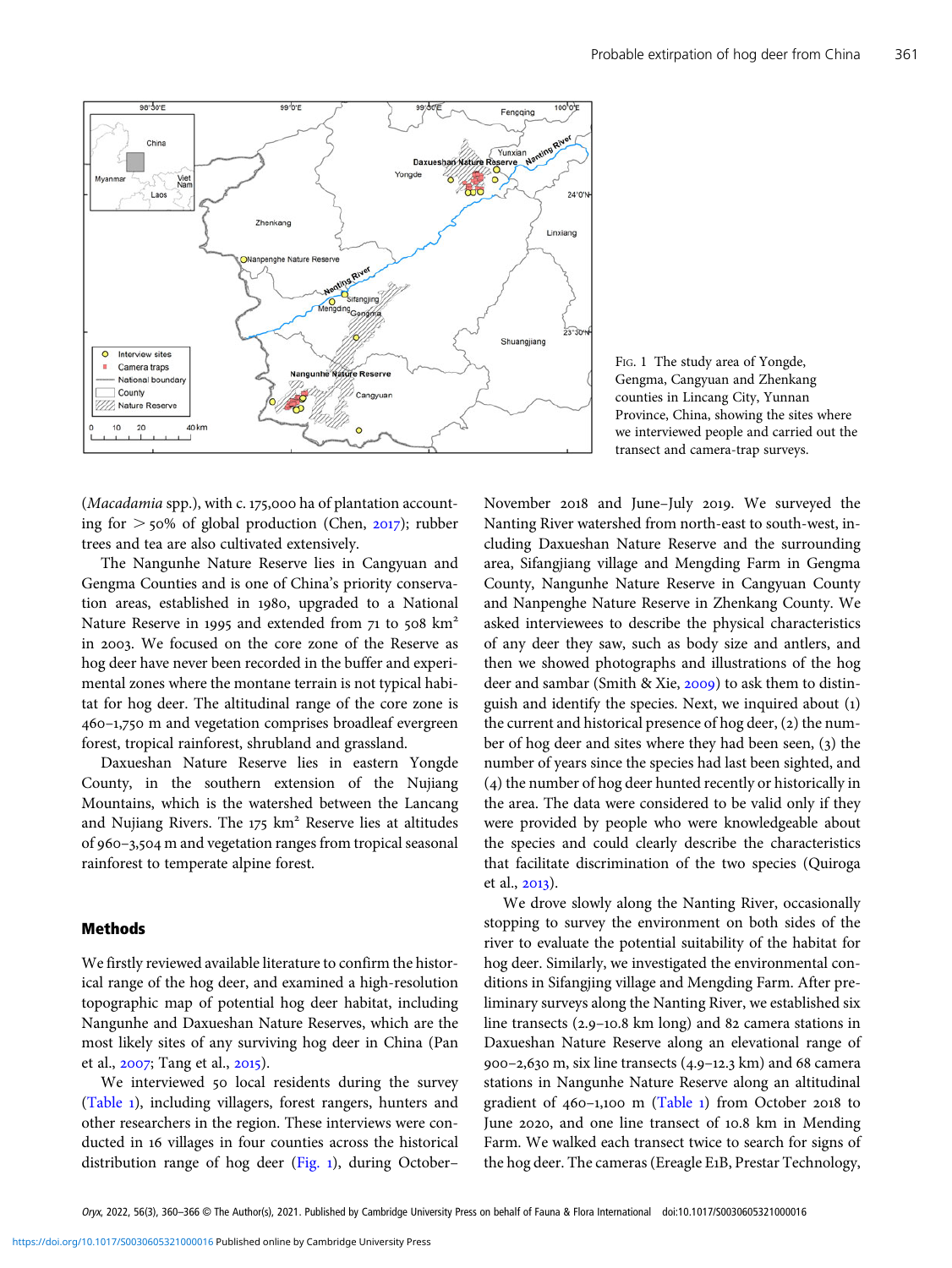| Site (County)                             | Date (transect)<br>surveys and<br>interviews)        | Number of<br>interviewees | Total transect<br>length (number<br>of transects) | Number of<br>camera<br>traps | Mean distance be-<br>tween camera-trap<br>stations $\pm$ SD (m) | Minimum convex<br>polygon covered by<br>camera traps $(km^2)$ |
|-------------------------------------------|------------------------------------------------------|---------------------------|---------------------------------------------------|------------------------------|-----------------------------------------------------------------|---------------------------------------------------------------|
| Daxueshan<br>Nature Reserve<br>(Yongde)   | $18-20$ Oct., $1-6$<br>Nov. 2018; 18-21<br>June 2019 | 16                        | 41.1(6)                                           | 68                           | $985 \pm 360$                                                   | 32.05                                                         |
| Nanpenghe<br>Nature Reserve<br>(Zhenkang) | 23 Oct. 2018                                         | 2                         |                                                   |                              |                                                                 |                                                               |
| Nangunhe Nature<br>Reserve<br>(Zhenkang)  | 24–30 Oct. 2018;<br>9-16 June 2019                   | 26                        | 39.4(6)                                           | 82                           | $730 \pm 473$                                                   | 20.57                                                         |
| Mengding Farm<br>(Gengma)                 | 20-21 Oct. 2018                                      | 6                         | 10.8(1)                                           |                              |                                                                 |                                                               |

<span id="page-2-0"></span>TABLE 1 Details of survey sites and survey effort for hog deer Axis porcinus during 2018-2020 in Yunnan, China [\(Fig.](#page-1-0) 1), with dates of surveys, number of interviewees in and around sites, total length of transect surveys for signs, number of camera traps (each with a single camera), mean distance between camera-trap stations, and minimum convex polygon covered by camera traps.

Beijing, China) were set singly on animal trails along the transects in Daxueshan and Nangunhe Nature Reserves (we did not install camera traps in Mengding Farm because of the high intensity of agriculture and other human activities there), fixed to tree trunks c. 1 m above the ground, and operated continuously, with a 10-s delay between sequential triggers. We chose this height to avoid interference from grass growth, and we angled the cameras downwards to ensure that small species could be trapped. Cameras were placed preferentially in floodplain grasslands, to increase the probability of detecting the hog deer (92 and 58 camera stations were placed in grassland and forest, respectively). Cameras were visited every 2 months, by Reserve staff, to replace batteries or to download images.

For each camera, we recorded the time of monitoring, the total number of photographs, number of photographs of animals, number of species, and number of notionally independent photographs. We defined independent photographs as () photographs of different individuals of the same or different species, (2) photographs of individuals of the same species captured at least  $\alpha$  minutes apart, or  $(\alpha)$  non-consecutive photographs of individuals of the same species (Azlan, 2006; Foster & Harmsen, 2012). We calculated the capture frequency of a given species as the number of independent photographs/ 1,000 camera days (Tobler et al., 2008a). Sampling effort was measured as the product of the total number of stations and the number of effective days of sampling. A species accumulation curve of the number of species recorded as a function of cumulative camera days was used to determine the adequacy of the sampling period (Ugland et al., 2003).

To assess the potential habitat for hog deer along the Nanting River, we created a 1-km wide buffer zone along each side of the river in ArcGIS 10.2 (Esri, Redland, USA), with the size of the buffer based on the fact that hog deer live in small, overlapping home ranges of  $0.11-2.23$  km<sup>2</sup> (Dhungel & O'Gara, 1991; Odden & Wegge, 2007). We then used 30-m resolution land cover data (Chen et al., ) to perform spatial overlay analysis to extract land cover types within the buffer zone.

## Results

Forty-two of the 50 people interviewed said they had seen or heard hog deer in the 1960s-1980s. Twenty-eight of the interviewees said they had not seen hog deer or its signs since the early 1980s, and five indicated that the last known occurrence of hog deer was during  $2007 - 2016$ , but we found they could not distinguish hog deer from juvenile sambar. Two experienced older hunters in Mengding town said the hog deer was formerly a common species in the floodplain grasslands of the Nanting River and was hunted for meat in the 1960s, but had disappeared from the area with the development of the 80  $km^2$ Mengding Farm. From our transect survey, we conclude that Mengding Farm and the surrounding area is no longer suitable for hog deer because of the high intensity of agricultural development and associated human activities. We also inspected a  $0.028 \text{ km}^2$  micro-reserve for the preservation of the ironwood Mesua ferrea, designated by Sifangjing village, but found there was no suitable habitat there for hog deer. In neither the transects surveys nor the interviews were we able to confirm that the hog deer survives in this region.

We obtained 3,248 notionally independent photographs of 21 species of mammals ([Table](#page-3-0) 2) in a total of 15,120 camera days in Nangunhe Nature Reserve, and 3,369 independent photographs of 19 mammal species in 13,554 camera days in Daxueshan Nature Reserve. The species accumulation curve for Nangunhe Nature Reserve and Daxueshan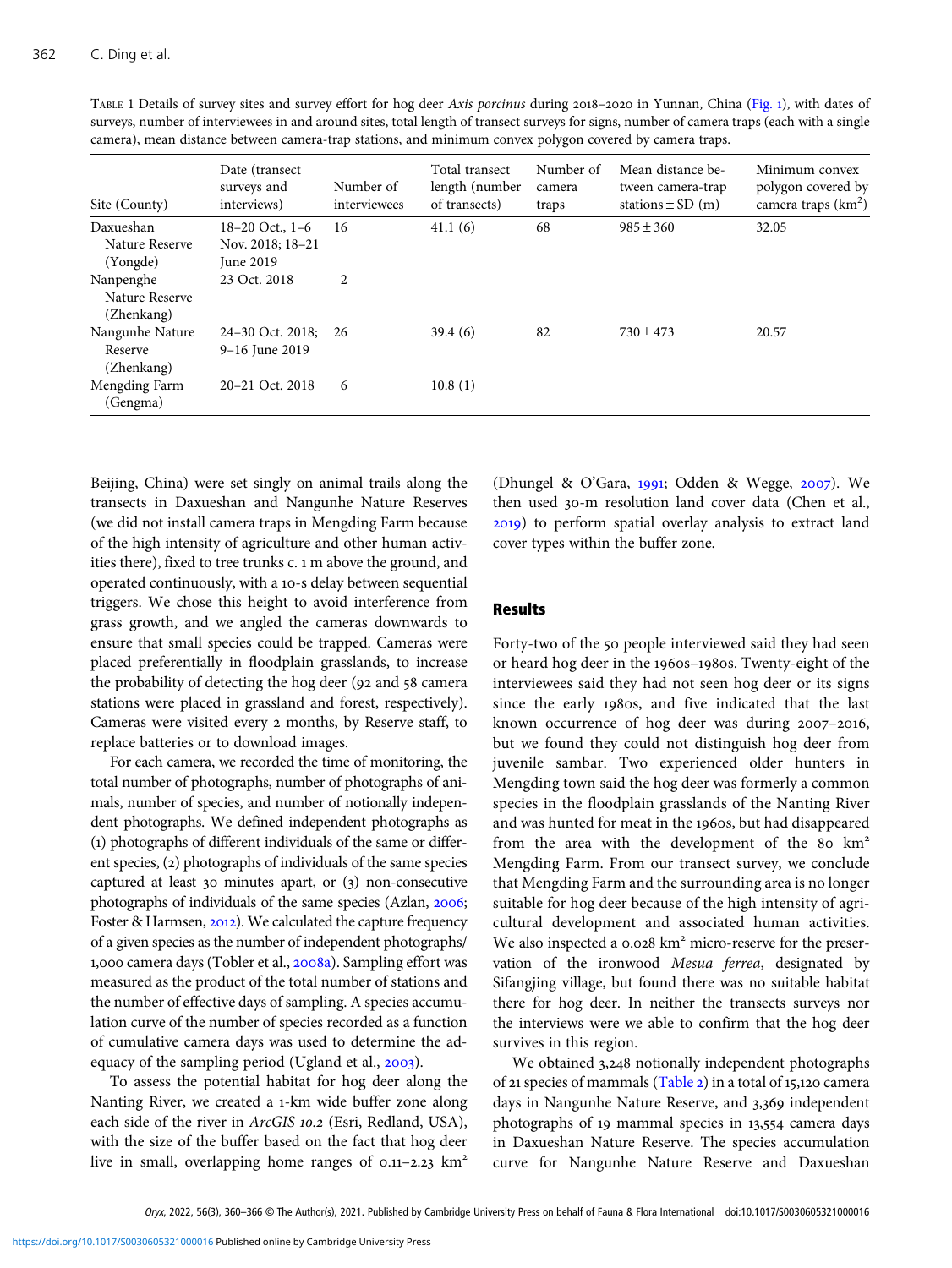<span id="page-3-0"></span>TABLE 2 Mammal species camera-trapped in the core zone of Nangunhe and Daxueshan Nature Reserves (not including photographs of shrews, small squirrels and rats, which could not be positively identified), by order, with the number of independent photographs per , camera-trap days.

|                                                      | Capture frequency<br>(number of photographs per 1,000 camera-trap days) |                          |  |  |
|------------------------------------------------------|-------------------------------------------------------------------------|--------------------------|--|--|
| Species, by order                                    | Nangunhe Nature Reserve                                                 | Daxueshan Nature Reserve |  |  |
| <b>Primates</b>                                      |                                                                         |                          |  |  |
| Rhesus macaque Macaca mulatta                        | 11.21                                                                   | 3.57                     |  |  |
| Phayre's leaf monkey Trachypithecus phayrei          | 2.96                                                                    |                          |  |  |
| Northern pig-tailed macaque Macaca leonine           | 1.08                                                                    |                          |  |  |
| Assam macaque Macaca assamensis                      | 0.53                                                                    |                          |  |  |
| Stump-tailed macaque Macaca arctoides                |                                                                         | 7.26                     |  |  |
| Proboscidea                                          |                                                                         |                          |  |  |
| Asian elephant Elephas maximus                       | 20.52                                                                   |                          |  |  |
| <b>Carnivora</b>                                     |                                                                         |                          |  |  |
| Leopard cat Prionailurus bengalensis                 | 3.26                                                                    | 4.36                     |  |  |
| Masked palm civet Paguma larvata                     | 2.68                                                                    | 6.19                     |  |  |
| Common palm civet Paradoxurus hermaphroditus         | 2.59                                                                    |                          |  |  |
| Chinese ferret badger Melogale moschata              | 2.48                                                                    |                          |  |  |
| Leopard Panthera pardus                              | 1.67                                                                    |                          |  |  |
| Crab-eating mongoose Herpestes urva                  | 0.85                                                                    |                          |  |  |
| Asian black bear Ursus thibetanus                    | 0.74                                                                    | 2.17                     |  |  |
| Yellow-throated marten Martes flavigula              | 0.63                                                                    | 5.54                     |  |  |
| Dhole Cuon alpinus                                   |                                                                         | 0.21                     |  |  |
| Asian golden cat Catopuma temminckii                 |                                                                         | 0.21                     |  |  |
| Grey wolf Canis lupus <sup>1</sup>                   |                                                                         | 0.07                     |  |  |
| Cetartiodactyla                                      |                                                                         |                          |  |  |
| Sambar Rusa unicolor                                 | 82.35                                                                   | 33.06                    |  |  |
| Wild boar Sus scrofa                                 | 36.26                                                                   | 61.98                    |  |  |
| Indian muntjac Muntiacus muntjak                     | 32.48                                                                   | 86.37                    |  |  |
| Chinese serow Capricornis milneedwardsii             | 0.53                                                                    | 0.42                     |  |  |
| Chinese goral Naemorhedus griseus                    |                                                                         | 0.83                     |  |  |
| Tufted deer Elaphodus cephalophus                    |                                                                         | 0.42                     |  |  |
| Rodentia                                             |                                                                         |                          |  |  |
| Asiatic brush-tailed porcupine Atherurus macrourus   | 28.42                                                                   |                          |  |  |
| Chinese bamboo rat Rhizomys sinensis                 | 3.68                                                                    | 0.42                     |  |  |
| Chinese porcupine Hystrix hodgsoni                   | 2.35                                                                    | 8.26                     |  |  |
| Black giant squirrel Ratufa bicolor                  | 1.24                                                                    | 2.09                     |  |  |
| Indian giant flying squirrel Petaurista philippensis |                                                                         | 1.03                     |  |  |
| Lagomorpha                                           |                                                                         |                          |  |  |
| Yunnan hare Lepus comus                              |                                                                         | 0.13                     |  |  |

<sup>1</sup>This record is outside the range of this species indicated on the IUCN Red List (Wang et al., 2016; Boitani et al., 2018).

Nature Reserve approached an asymptote at c. 4,000 and  $3,500$  camera days, respectively ([Fig.](#page-4-0) 2). The sambar, Indian muntjac Muntiacus muntjak and wild boar Sus scrofa were the three most common species captured by the cameras. Asian elephant Elephas maximus, leopard Panthera pardus, dhole Cuon alpinus and Phayre's leaf monkey Trachypithecus phayrei were also recorded but we did not detect hog deer at any of the sites.

In the Nanting River buffer zone, grassland covered an area of c. 122  $km^2$  ([Fig.](#page-4-0) 3), accounting for 14% of riparian land. Forest and cropland were the main landscape types in this area. Phragmites australis and Microstegium vagans, typical riparian grassland species, were only sporadically interspersed within the matrix of croplands and settlements,

and are probably insufficient to support a viable population of hog deer.

# **Discussion**

Despite using three techniques (interviews, and transect and camera-trap surveys), we were unable to find evidence that the hog deer is extant in China. Most of the interviewees indicated they had not seen the species since the 1980s. It appears likely that the large-scale destruction of floodplain grasslands in the 1960s and 1970s caused the initial decline of the hog deer, and subsequent uncontrolled hunting resulted in its extirpation.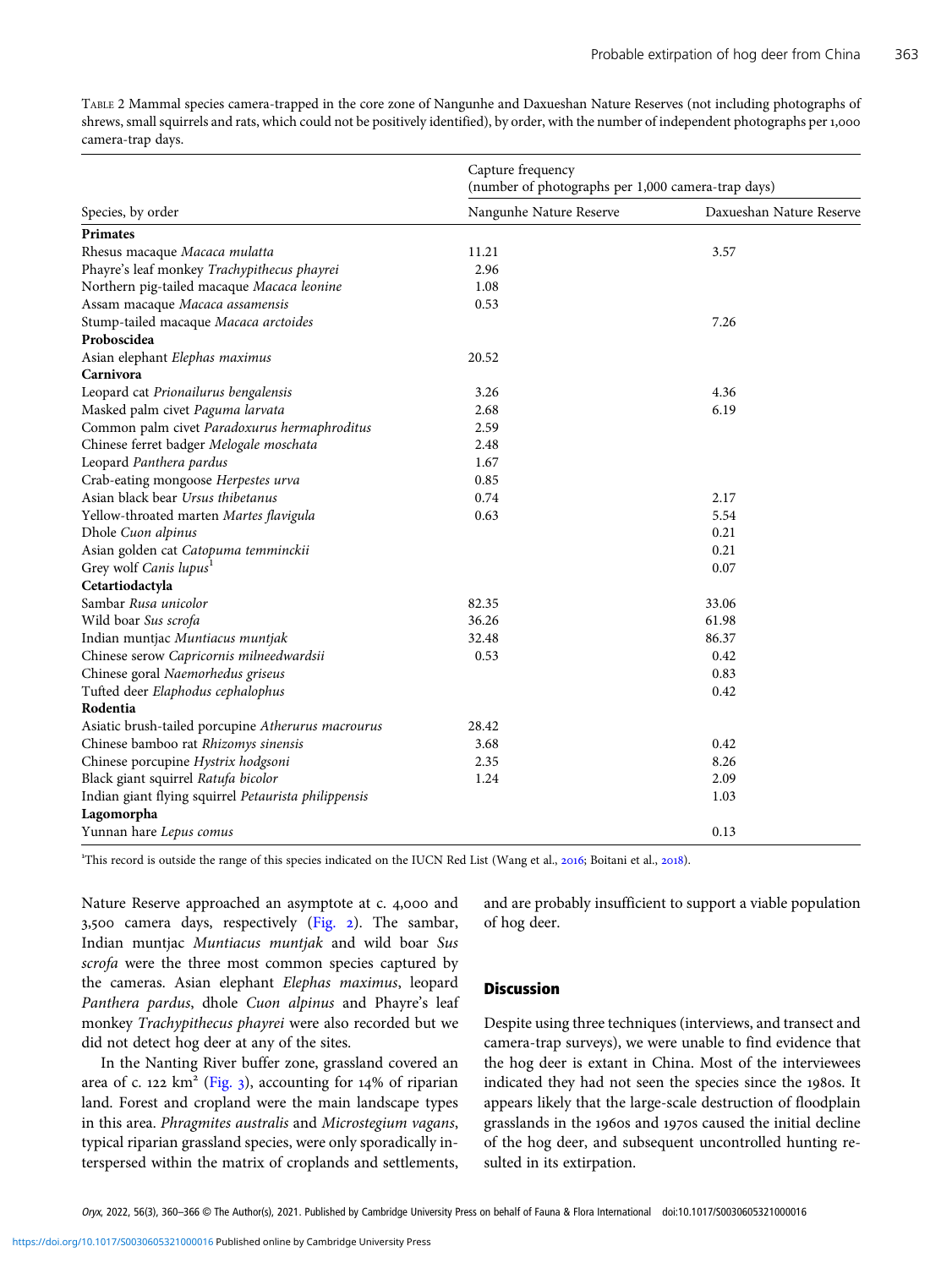<span id="page-4-0"></span>

FIG. 2 Cumulative curve of the number of mammal species (except rodents and insectivores) recorded in camera-trap surveys ([Table](#page-2-0) ) in Nangunhe and Daxueshan Nature Reserves ([Fig.](#page-1-0) ).

To detect rare species, a large number of camera-trap sites and extended surveys are required (Cheyne & MacDonald, 2011; Burton et al., 2015), and  $>$  3,000 camera-trap days are recommended (Tobler et al., 2008a,[b;](#page-6-0) Si et al., 2014). Our two surveys both had  $>$  3,000 camera-trap days and the sampling saturation was high, and we therefore conclude that the probability that the hog deer occurs but remained undetected by us is almost zero.

In Nangunhe Nature Reserve the forest and grassland have been replaced by farmland and plantations (Grueter et al., 2009). The Wa people living on both sides of the China/Myanmar border were formerly hunters. Although hunting is now banned, the Reserve is still subject to pressures from shifting cultivation. We found that livestock grazing was prevalent in Nangunhe, and domestic buffalo and cattle were recorded by all of our camera traps. We detected poaching in Daxueshan Nature Reserve, with armed hunters recorded five times, and seven cameras were stolen or destroyed. The majority of tall floodplain grasslands along the Nanting River were lost in the mid to late 1970s with the establishment of Mengding Farm (Wang, 1998), and only small patches of reeds remain.

The hog deer is an obligate grassland species that rarely uses closed evergreen forest (Johnsingh et al., 2004; Maxwell et al., 2007). Given this habitat specificity, hog deer appear to be unable to survive when riparian grasslands are converted to other uses, whereas the sambar, being a generalist species, can survive in a range of habitats (Clavel et al., 2011) and can shift its range to higher altitudes (Jotikapukkana et al., 2010). Conservation priority should be given to species with high ecological vulnerability when they are exposed to intense pressure from human activities (Johnson, 1998; Cardillo et al.,  $2005$ ).

The south-west margin of China is located in the Indo-Burma biodiversity hotspot (Mittermeier et al., 1998), where the typical large mammal species are of the tropical



FIG. 3 The area of the various land cover types within a 1-km wide buffer zone along each side of the Nanting River.

and subtropical fauna of South-east Asia, such as the Asian elephant, Indo-Chinese tiger Panthera tigris corbetti, gibbons (Hylobatidae), gaur Bos gaurus, banteng Bos javanicus, Asian buffalo Bubalus arnee, mouse deer Tragulus williamsoni, hog deer and the Rhinocerotidae (Dicerorhinus sumatrensis, Rhinoceros sondaicus and Rhinoceros unicornis), the latter extinct in China (Wen et al.,  $1981$ ; Jiang et al., 2016b). All of these species are threatened by habitat loss and overexploitation, and there is a lack of coordinated measures for their conservation (Wison & Mittermeier, 2011; Jiang et al., 2016b; Ding et al., 2018). The Chinese government is, however, collaborating with the governments of Lao PDR, Myanmar and Viet Nam to establish a transboundary conservation region. Coordinated conservation measures between countries could contribute to the integrity of species and habitats (Kark et al., 2015; Liu et al.,  $2020$ ).

Our results indicate that the hog deer is probably extirpated from China. There is little chance of natural recolonization by the species from neighbouring countries without habitat restoration and protection, and poaching control. The hog deer marginally distributed in China is regarded as Axis porcinus annamiticus (Wison & Mittermeier, 2011), the subspecies also occurring in Thailand and Cambodia, and formerly in Lao PDR and Viet Nam (Timmins et al., ). The native population is small in Cambodia (Maxwell et al.,  $2007$ ; Brook et al.,  $2015$ ). To restore the hog deer in China and to promote the wider conservation of the species, we recommend establishment of a protected area in the Nanting River watershed. Within this area, habitat restoration and reintroduction are priorities for the hog deer. Wetlands, especially floodplain grasslands, often receive insufficient protection, and a reintroduced hog deer population could be a flagship for reversion of some of the agricultural lands of the Nanting River watershed to floodplain grasslands.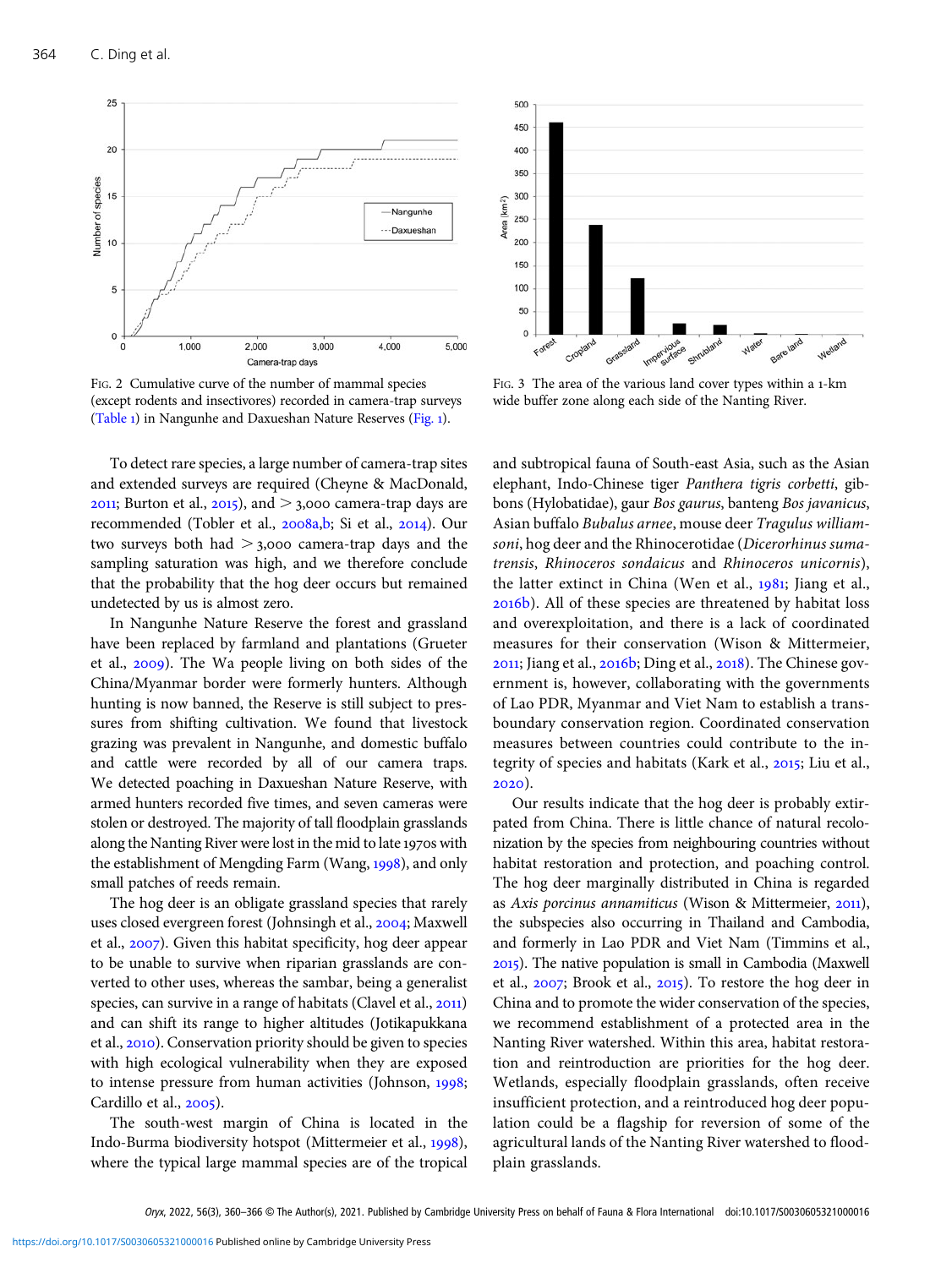<span id="page-5-0"></span>Acknowledgements The study was supported by the Second National Terrestrial Vertebrate Survey, China State Forest and Grassland Administration, and the National Key Research & Development Program of China (No. 2016YFC0503303, No. 2016YFC0503304), and the Biodiversity Survey and Assessment Project of the Ministry of Ecology and Environment of China (No. 2019HB2096001006). We thank two reviewers for their comments and suggestions; Xiaoge Ping, Dandan Cao, Yaxin Liu and Hongxia Fang for help with fieldwork; and staff members and forest rangers from Nangunhe and Daxueshan Nature Reserves for their support and help.

Author contributions Study design: ZJ, CD, CL; data collection and analysis, writing: CD, JL; fieldwork, revision: all authors.

#### Conflicts of interest None.

**Ethical standards** Our investigations were approved by the China State Forest and Grassland Administration and Yunnan Forestry and Grassland Administration, interviews were permitted by the Authority of Daxueshan and Nangunhe Nature Reserves, and this research otherwise abided the by the Oryx guidelines on ethical standards.

#### References

- AZLAN, J.M. (2006) Mammal diversity and conservation in a secondary forest in Peninsular Malaysia. Biodiversity & Conservation, 15, 1013-1025.
- BHOWMIK, M.K., CHAKRABORTY, T. & RAHA, A.K. (1999) The habitat and food habits of hog deer (Axis porcinus) in protected areas of sub-Himalayan West Bengal. Tiger Paper, 26, 25-27.
- BISWAS, T. & MATHUR, V.B. (2000) A review of the present conservation scenario of hog deer (Axis porcinus) in its native range. Indian Forester, 126, 1068-1084.
- BOITANI, L., PHILLIPS, M. & JHALA, Y. (2018) Canis lupus (errata version published in 2020). In The IUCN Red List of Threatened Species 2018. dx.doi.org/10.2305[/IUCN.UK.](https://dx.doi.org/10.2305/IUCN.UK.2018-2.RLTS.T3746A163508960.en)2018-2.RLTS. T3746A163508960.en [accessed 19 July 2021].
- BROOK, S.M., CHANTA, N. & PHAN, C. (2015) Indochinese hog deer Axis porcinus annamiticus on the brink of extinction. Deer Specialist  $Group, 27, 14-31.$
- BURTON, A.C., NEILSON, E., MOREIRA, D., LADLE, A., STEENWEG, R., FISHER, J.T. et al. (2015) Wildlife camera trapping: a review and recommendations for linking surveys to ecological processes. Journal of Applied Ecology, 52, 675-685.
- CARDILLO, M., MACE, G.M., JONES, K.E., BIELBY, J., BININDA-EMONDS, O.R., SECHREST, W. et al. (2005) Multiple causes of high extinction risk in large mammal species. Science, 309, 1239-1241.
- CHEN, D. (2017) Seven measures to grasp the development of macadamia nut industry in Lincang city. Yunnan Forestry, 38, 41-42. [In Chinese]
- CHEN, B., XU, B., ZHU, Z., YUAN, C., SUEN, H.P., GUO, J. et al. (2019) Stable classification with limited sample: transferring a 30-m resolution sample set collected in 2015 to mapping 10-m resolution global land cover in 2017. Science Bulletin, 64, 370-373.
- CHEYNE, S.M. & MACDONALD, D.W. (2011) Wild felid diversity and activity patterns in Sabangau peat-swamp forest, Indonesian Borneo. Oryx, 45, 119-124.
- CLAVEL, J., JULLIARD, R. & DEVICTOR, V. (2011) Worldwide decline of specialist species: toward a global functional homogenization? Frontiers in Ecology and the Environment, 9, 222-228.
- DHUNGEL, S.K. & O'GARA, B.W. (1991) Ecology of the hog deer in Royal Chitwan National Park, Nepal. Wildlife Monographs, 119, 1-40.
- DING, C., HU, Y., LI, C. & JIANG, Z. (2018) Distribution and habitat suitability assessment of the gaur Bos gaurus in China. Biodiversity Science, 26, 951-961. [In Chinese]
- FOSTER, R.J. & HARMSEN, B.J. (2012) A critique of density estimation from camera-trap data. The Journal of Wildlife Management, 76, 224-236.
- GRUETER, C.C., JIANG, X., KONRAD, R., FAN, P., GUAN, Z. & GEISSMANN, T. (2009) Are Hylobates lar extirpated from China? International Journal of Primatology,  $30, 553-567$ .
- JIANG, Z., JIANG, J., WANG, Y., ZHANG, E., ZHANG, Y., LI, L. et al. (2016a) Red List of China's vertebrates. Biodiversity Science,  $24, 500 - 551.$
- JIANG, Z., LI, L., LUO, Z., TANG, S., LI, C., HU, H. et al. (2016b) Evaluating the status of China's mammals and analyzing their causes of endangerment through the Red List assessment. Biodiversity Science, 24, 552-567.
- JOHNSINGH, A.J.T., QURESHI, Q., GOYAL, S.P., RAWAT, G.S., RAMESH, K. & DAVID, A. et al. (2004) Conservation Status of Tiger and Associated Species in the Terai Arc Landscape. Wildlife Institute of India, Dehradun, India.
- JOHNSON, C.N. (1998) Species extinction and the relationship between distribution and abundance. Nature, 394, 272-274.
- JOTIKAPUKKANA, S., BERG, Å. & PATTANAVIBOOL, A. (2010) Wildlife and human use of buffer-zone areas in a wildlife sanctuary. Wildlife Research, 37, 466-474.
- KARK, S., TULLOCH, A., GORDON, A., MAZOR, T., BUNNEFELD, N. & LEVIN, N. (2015) Cross-boundary collaboration: key to the conservation puzzle. Current Opinion in Environmental Sustainability, 12, 12-24.
- LIU, J., YONG, D.L., CHOI, C.Y. & GIBSON, L. (2020) Transboundary frontiers: an emerging priority for biodiversity conservation. Trends in Ecology & Evolution, 35, 679-690.
- MARGULES, C.R. & PRESSEY, R.L. (2000) Systematic conservation planning. Nature, 405, 243-253.
- MAXWELL, A., NARETH, C., KONG, D., TIMMINS, R. & DUCKWORTH, J.W. (2007) Hog deer (Axis porcinus) confirmed in the wild in eastern Cambodia. Natural History Bulletin of the Siam Society, 54, 227-237.
- MITTERMEIER, R.A., MYERS , N., THOMSEN, J.B., DA FONSECA, G.A. & OLIVIERI, S. (1998) Biodiversity hotspots and major tropical wilderness areas: approaches to setting conservation priorities. Conservation Biology, 12, 516-520.
- ODDEN, M. & WEGGE, P. (2007) Predicting spacing behavior and mating systems of solitary cervids: a study of hog deer and Indian muntjac. Zoology, 110, 261-270.
- PAN, Q., WANG, Y. & YAN, K. (2007) A Field Guide to the Mammals of China. China Forestry Press, Beijing, China.
- QUIROGA, V.A., BOAGLIO, G.I., NOSS, A.J. & DI BITETTI, M.S. (2013) Critical population status of the jaguar Panthera onca in the Argentine Chaco: camera-trap surveys suggest recent collapse and imminent regional extinction. Oryx,  $48$ ,  $141-148$ .
- SI, X., KAYS, R. & DING, P. (2014) How long is enough to detect terrestrial animals? Estimating the minimum trapping effort on camera traps. PeerJ, 2, e374.
- SMITH, A.T. & XIE, Y. (2009) A Guide to the Mammals of China. Hunan Education Press, Changsha, China.
- TANG, F., DU, F. & SUN, G. (2015) The Comprehensive Scientific Investigation and Study of Nangunhe National Nature Reserve in Yunnan Province. China Forestry Press, Beijing, China. [in Chinese].
- TIMMINS , R., DUCKWORTH, J.W., SAMBA KUMAR, N., ANWARUL ISLAM, M., SAGAR BARAL, H., LONG, B. & MAXWELL, A. (2012) Axis porcinus. In The IUCN Red List of Threatened Species 2012. IUCN, Cambridge, UK.
- TIMMINS , R., DUCKWORTH, J.W., SAMBA KUMAR, N., ANWARUL ISLAM, M., SAGAR BARAL, H., LONG, B. & MAXWELL, A. (2015)